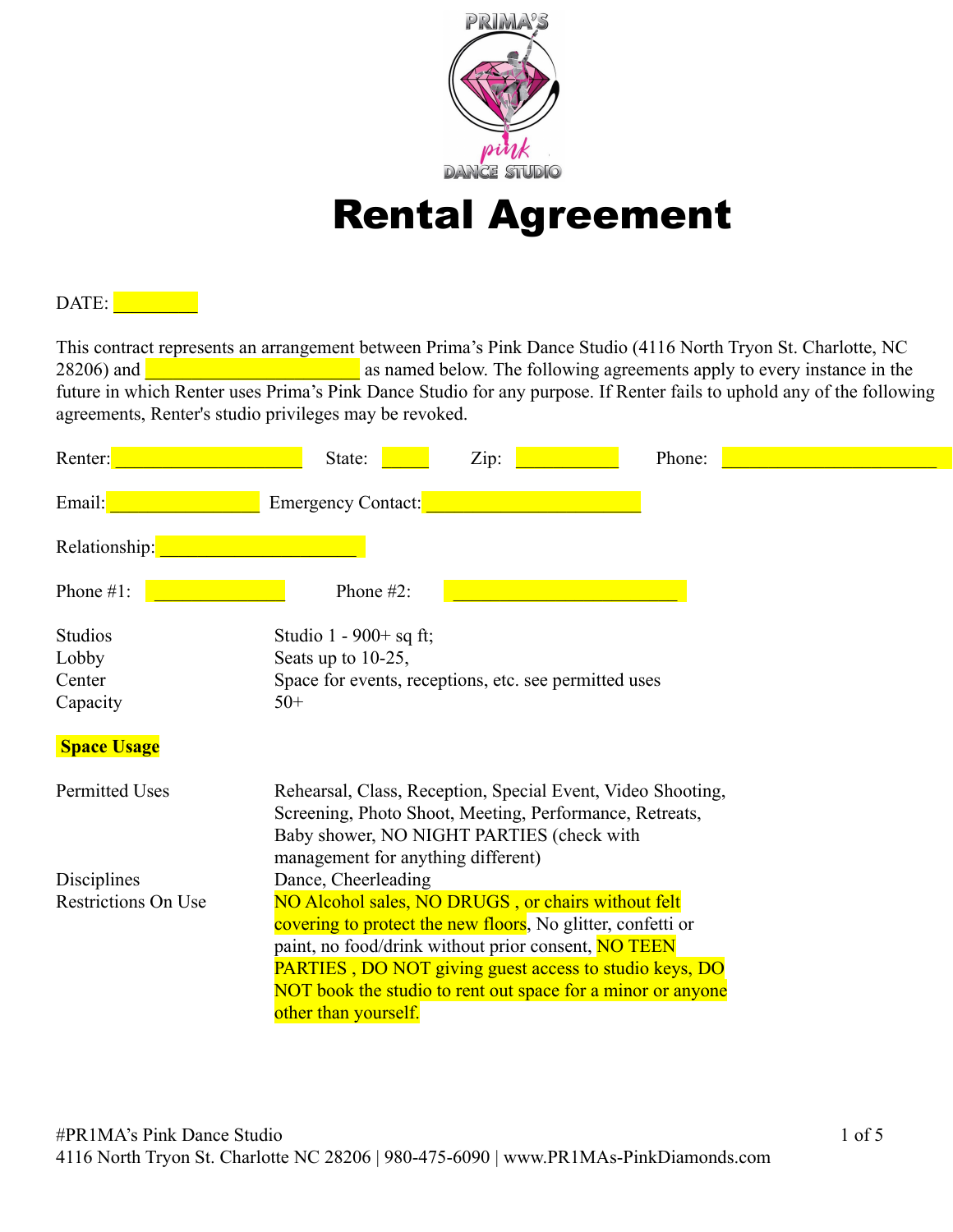| <b>Booking Policies</b>         |                                                                                                           |
|---------------------------------|-----------------------------------------------------------------------------------------------------------|
| How to Book                     | Contact Coach Tavia at PRIMA.PinkDiamonds@gmail.com                                                       |
|                                 | to request a rental contract.                                                                             |
| Hours of Operation              | Visit our website for our schedule,                                                                       |
|                                 | Pr1mas-PinkDiamonds.com.                                                                                  |
|                                 | *Adjustments may be made* Classes can be held outside of                                                  |
|                                 | business hours. If you are renting outside business hours                                                 |
|                                 | please request a lock code or set up a lock up time with the                                              |
|                                 | owner. Please do NOT duplicate the key or allow another                                                   |
|                                 | person access. If there is a duplicate key made or if the key                                             |
|                                 | is in possession of anyone but the renter, there will be a<br>\$200 fee charged and court fees may apply. |
| <b>Rental Policy</b>            | Event rentals will be invoiced at the date of contract.                                                   |
|                                 | Payments are done immediately. For large events a deposit                                                 |
|                                 | of half of the total will be put down. There will be another                                              |
|                                 | \$50 refundable deposit. This will be contingent upon how                                                 |
|                                 | the space is left upon your exit. Rentals will not be blocked                                             |
|                                 | without a payment. If there is a card on file, the payment                                                |
|                                 | will be taken from there.                                                                                 |
| <b>Cancellation Policy</b>      | Please advise that you are able to cancel at any time.                                                    |
|                                 | Deposits are NON-refundable.                                                                              |
| <b>Allows Last Minute</b>       | Depends on availability                                                                                   |
| Reservations                    |                                                                                                           |
| <b>Booking Requirements</b>     | Deposit, Lease Agreement, Signed Liability Waiver                                                         |
| Personnel Available at          | Call for Program Manager, Rental rates cover some or all                                                  |
| Time of Rental                  | equipment                                                                                                 |
| Personnel Available at          | Call for additional rental personnel                                                                      |
| Time of Event                   |                                                                                                           |
| Payment Types                   | Cash, PayPal, Cash App, Zelle, Credit/Debit Card (There                                                   |
|                                 | is a 10% fee for all square payments). For all other                                                      |
|                                 | electronic payments \$3 will be added.                                                                    |
| <b>Other Allowed Activities</b> | Clothes Sales, Movie Viewing, Photography                                                                 |
|                                 |                                                                                                           |
| <b>Features</b>                 |                                                                                                           |

### Space Dimensions 900+ sqft<br>Space Features Air-condit Air-conditioned, Heated, Sound in Studio, Snack Bar Top, Restrooms, Small Lobby Area, Thrift Store Technology No Wifi , Speaker<br>Flooring Hardwood, Tile Hardwood, Tile Seating Capacity Varies, 10+ seats available Seating Arrangement Flexible seating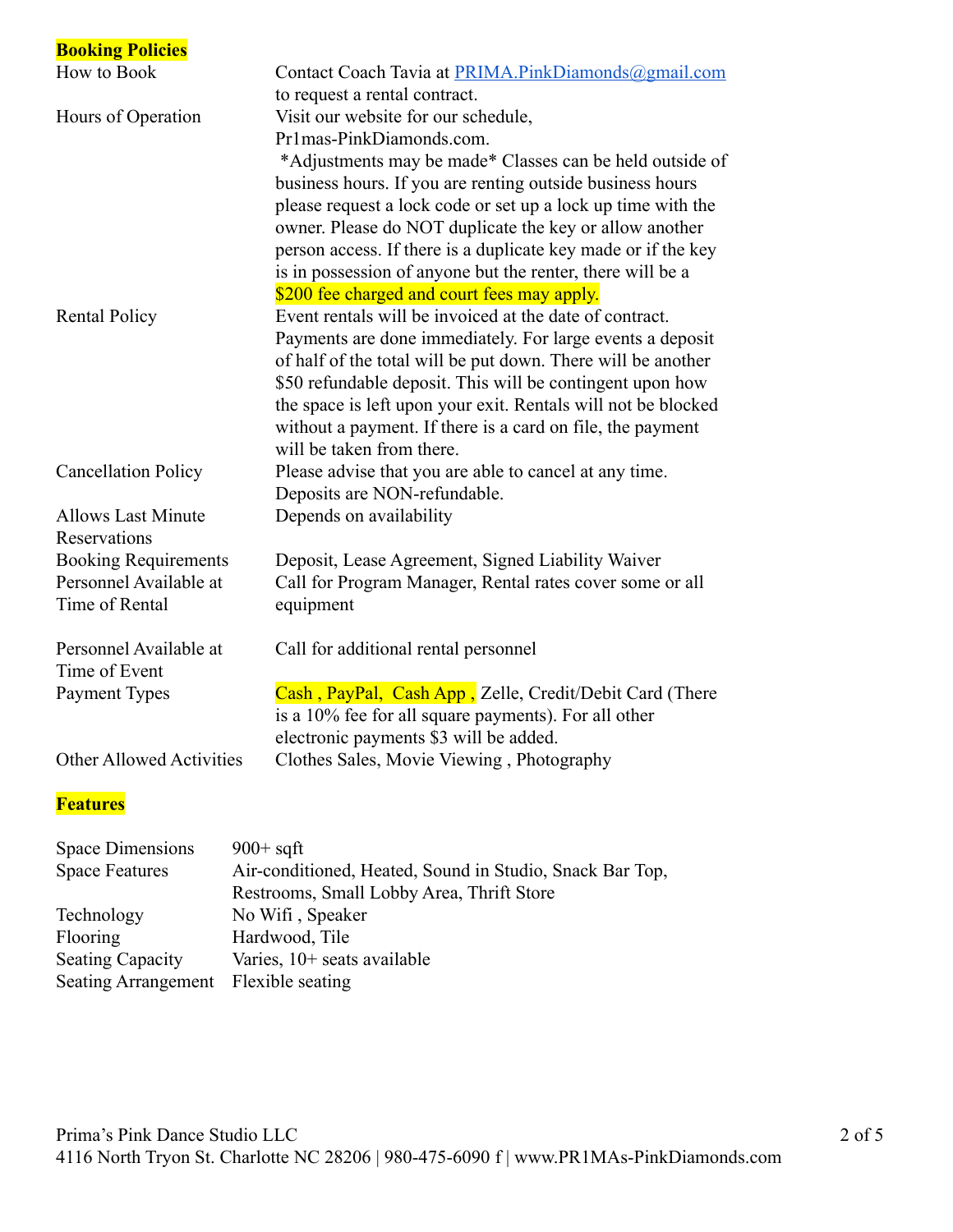## **Equipment**

| No Lighting Instruments Provided                                |
|-----------------------------------------------------------------|
| 20+ Chairs (all different colors and styles), Mirrors, 2 Tables |
| restrooms                                                       |
| None                                                            |
|                                                                 |
| Aux, bluetooth                                                  |
| chairs<br><b>Seating Arrangement</b>                            |
| Pink Wall                                                       |
| Pink Decor, Wall art, Mirrors, Trophy Wall                      |
|                                                                 |

#### **Other**

| Parking                  | Parking Lot |
|--------------------------|-------------|
| Accessibility            |             |
| <b>Audience Services</b> | Restrooms   |
| Miscellaneous            |             |

#### **Rates**

| <b>Use</b>                    | <b>Hour</b> Daily | N/A | Weekly | Monthly |
|-------------------------------|-------------------|-----|--------|---------|
| <b>Team Practice/Meetings</b> | <b>\$30</b>       |     | N/A    | TBA     |
| Special Event                 | <b>\$300</b>      | N/A | N/A    | N/A     |

**\*Special Events have a 3 hour minimum , \$30 each additional hour. If you need us to clean up behind you an additional \$100 will be charged \***

Studio Rental Rates: **Hourly:**

 $\Box$  Studio 1 – \$30.00 / hour

#### **Daily (8 hours in a 12-hour period):**

 $\Box$  Studio 1 – \$ / hour

**Weekly (5 days in a 7-day period)**

 $\Box$  Studio 1 – \$ / hour

**Discounted Rates (authorized by):** Coach Tavia

 $\Box$  Studio 1 – \$  $\qquad$  =  $\qquad$  Hours

Non Ongoing Rental Times:

| <b>Start Date:</b> |  |
|--------------------|--|
|--------------------|--|

**End Date:** \_\_\_\_\_\_\_\_ (if no known end date cross out)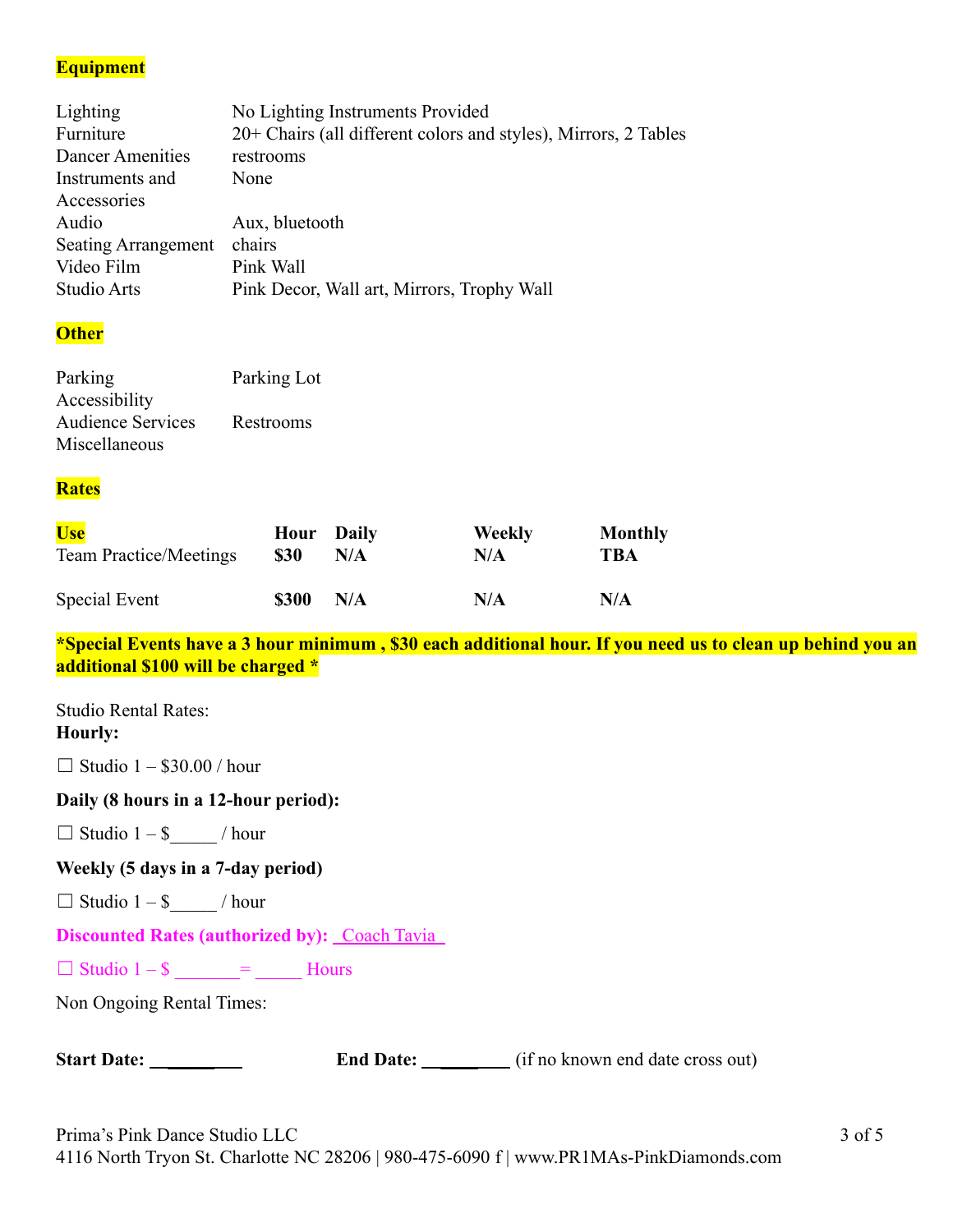| Day: | ime: | — <i>—</i><br>∼ | <b>Aours:</b> |
|------|------|-----------------|---------------|
|------|------|-----------------|---------------|

Invoices are sent immediately. Payment Due immediately. Renters (small events) will have 15 minutes before and after the event to set up and exit. Renters (big events) will have 1 hour before and after the event to set up and exit. If renter goes over time, a fee will be charged according to how much time is being used.

#### Rules:

- Prima's Pink Dance Studio LLC is not liable for any injury or lost/stolen property.
- No smoking, burning incense or open flames anywhere in or around (outside) the building. \$250 FINE
- Renters may never leave any equipment, costumes, props or personal belongings anywhere on the premises.
- Renters agree not to inform any unauthorized person/s of the building alarm code. Not give access to keys . \$200 FINE
- Renters assume responsibility for the security of the space during each rental period.
- For any urgent issue that might compromise the structure or safety of the building, please call (Manager)
- For accidents, health crises, criminal activities or fires call 911.
- No propping of the main door. The main door must remain closed during rented time.
- Renters are not to rehearse/practice/meet in non-rented space.
- Prima's Pink Dance Studio LLC office & office equipment is off limits to all renters when a Prima'a Pink Dance Studio LLC administrator is not present.
- Renters are responsible for replacing any broken or damaged property caused by renter and/or renter's party.
- **•** Parking lot available. Be aware of street cleaning restrictions.
- Modification. This Agreement may be modified at any time without a written agreement or notification.
- Subletting and Assignment. Renter will not assign this Agreement or sublet any part of the Premises.
- Shared Facilities. Renter knows that the building may be occupied by others during the term of this lease, including, but not limited to activities of Prima's Pink Dance Studio LLC.
- Renter is solely responsible for carrying her/his own liability insurance. Prima's Pink Dance Studio LLC is not responsible for any damage of renters equipment. Nor is the studio responsible for any of the renters' guests.
- NO TEEN PARTIES OR ANY OTHER PARTIES UNLESS APPROVED BY DIRECTOR !
- If there is a breach in this contract a fee of  $$250$  or more can be fined.
- Renters are responsible to treat the studio like it is their own. All renters must clean after each session. As others are renting and we are sharing the facility as a team.